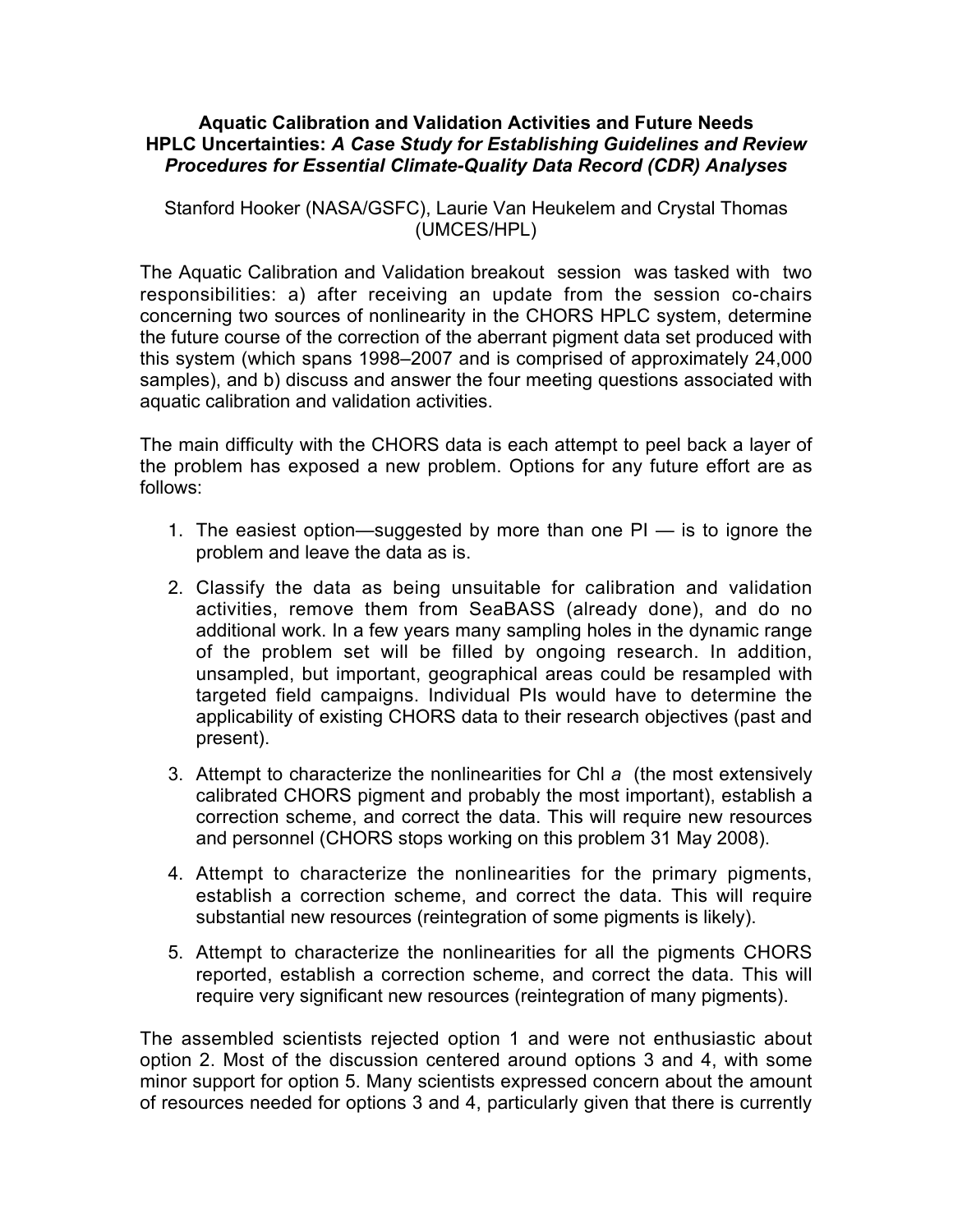no way of unequivocally assessing the absolute quality of the heretofore undescribed corrections. (The correction process cannot be described, because all the sources of uncertainty have not been characterized and may not be capable of being characterized.) Another aspect of the problem that was discussed was the effect of losing so much Chl a data (about 60% of the data in SeaBASS is affected) on the OC series of algorithms.

An unwanted and unnecessary source of uncertainty that all HPLC data, including a corrected CHORS data set, will still have is the variance from a nonuniform set of absorption coefficients used in pigment calibrations. In fact, many absorption coefficients being used by HPLC analysts today are not the most recent, or the most reliable, or even supported by the peer-reviewed literature. Although citations exist, the endpoint is not always a laboratory experiment.

*What does the carbon cycle and ecosystems community expect of this effort?*

- 1. Round robins and workshops focused on understanding the sources of uncertainties and their magnitudes are essential (including a recurring assessment and evolution of the protocols being used especially as the remote sensing focus changes from the open ocean to optically-complex coastal waters).
- 2. Performance metrics need to be established for all analyses important to CDRs.
- 3. All analyses for CDRs must have a quality-assurance plan (QAP) that is approved by the program manager or cognizant project office.

*What are our biggest challenges in this area, and how do we address them?*

- 1. Establishing calibration and validation capabilities for parameters other than Chl *a* and apparent optical properties (e.g., IOPs, DOC, DIC, etc.) will require a significant investment in time and resources.
- 2. An oversight capability with specific guidelines (at the program or project office level) is needed to a) ensure inspections and compliance with the QAP, and b) strengthen the peer-review process. The FDA and EPA recognized these problems 25 years ago and have designed and debugged many control procedures that can be transferred into the NASA program, which would also allow the procedures to be thoroughly discussed before they were implemented.

*Is our list of identified data records complete, or is something missing?*

1. Future science questions associated with the coastal ocean and nearshore processes are going to require a greater diversity of data products